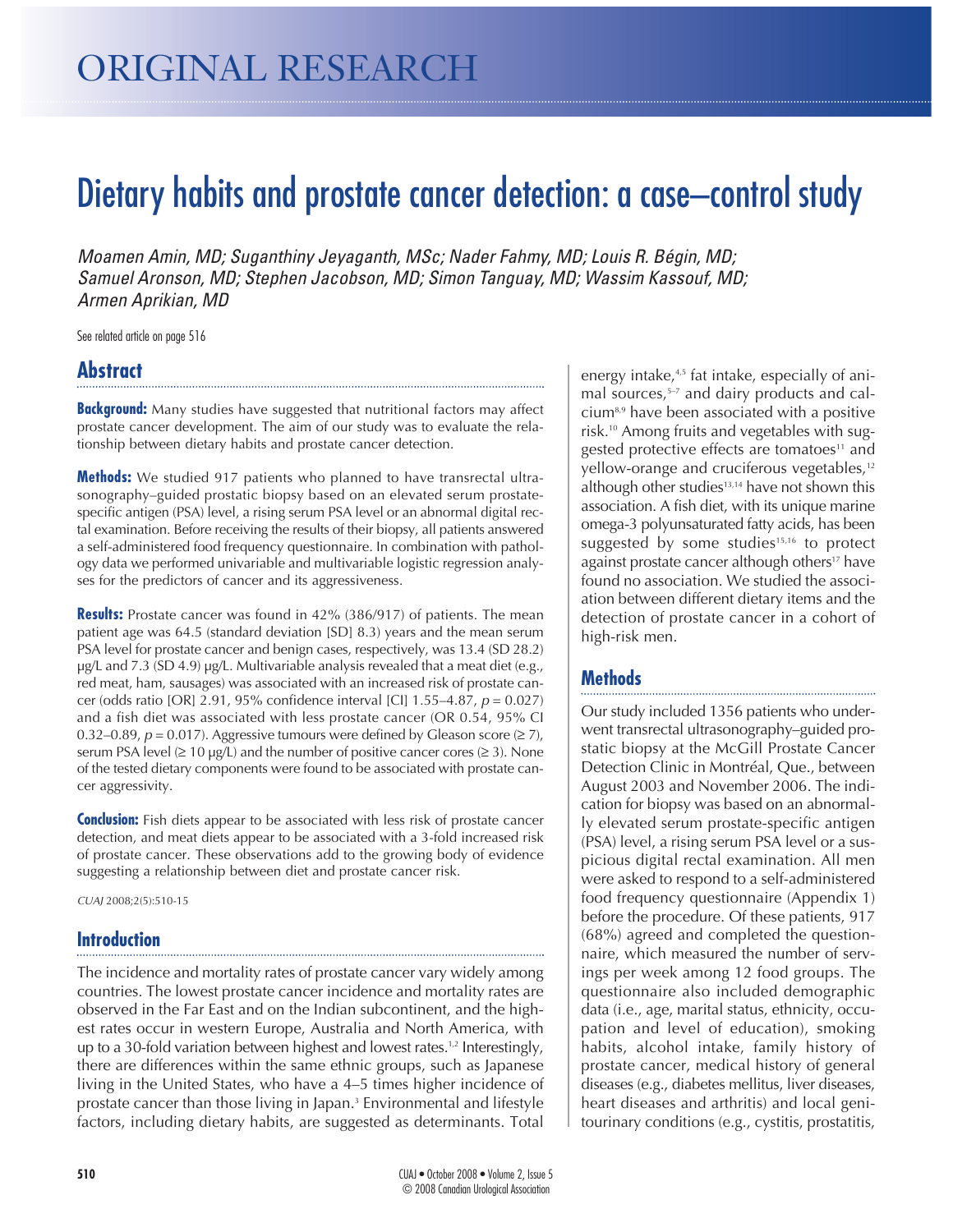sexually transmitted infections and vasectomy). Transrectal ultrasonography–guided prostatic biopsy was performed via the standard approach as described by Tanguay and colleagues<sup>18</sup> with a median of 10 biopsy cores (range 6–14). All biopsies were examined by the same uropathologist (L.B.).

The dietary intakes were divided into quintiles based on distributions. To assess recall bias we compared 50 (5.5%) patients who had repeated the questionnaire in their follow-up visits after 3 to 12 months. There was no statistically significant difference between the questionnaire answers in both sessions ( $p = 0.11$ ) using the  $\chi^2$  test. We performed univariable and multivariable logistic

regression analyses between the highest and lowest quintile of each food group and the detection of prostate cancer, and we estimated the odds ratio (OR) of prostate cancer and 95% confidence interval (CI) for food groups with adjustments for age, ethnicity, level of education, family history of prostate cancer, smoking and alcohol consumption, sexually transmitted infections, cystitis and prostatitis. We compared prostate cancer cases  $(n = 386, 42.1\%)$  and nonsignificant pathology  $(n = 268, 29.2\%)$  after exclusion of cases with highgrade prostatic intraepithelial neoplasia and atypical small acinar proliferation. We defined aggressive prostate cancer by a Gleason score of 7 or

| Characteristics                              | No. (and %) of cases | No. (and %) of controls | Odds ratio (95% CI) | p value |
|----------------------------------------------|----------------------|-------------------------|---------------------|---------|
| Age, yr                                      |                      |                         |                     |         |
| $60 - 64$                                    | 77 (20.0)            | 72 (26.9)               | $1.06(0.77 - 1.47)$ |         |
| 65-69                                        | 96 (24.9)            | 68 (25.4)               | $1.41(1.03 - 1.92)$ |         |
| $\geq 70$                                    | 141 (36.5)           | 38 (14.2)               | $3.71(2.59 - 5.30)$ | < 0.001 |
| Ethnicity*                                   |                      |                         |                     |         |
| White                                        | 212 (55.0)           | 151 (56.3)              | 1.00†               |         |
| <b>Black</b>                                 | 13(3.4)              | 5(1.9)                  | $2.60(0.92 - 7.29)$ |         |
| Asian                                        | 16(4.2)              | 22(8.2)                 | $0.72$ (0.38-1.38)  |         |
| Hispanic                                     | 9(2.3)               | 9(3.4)                  | $1.00(0.39 - 2.51)$ |         |
| Other                                        | 97 (25.9)            | 66 (24.6)               | $0.63(0.49 - 0.81)$ | 0.250   |
| Level of education, yr*                      |                      |                         |                     |         |
| < 7                                          | 60 (15.5)            | 32(12.0)                | 1.00†               |         |
| $7 - 11$                                     | 132 (34.2)           | 76 (28.4)               | $1.71(1.11 - 2.65)$ |         |
| $\geq 12$                                    | 152 (39.4)           | 138 (51.5)              | $1.10(0.87 - 1.38)$ | 0.060   |
| Family history of prostate<br>cancer         | 23(6.0)              | 24(9.0)                 | $0.95(0.54 - 1.69)$ | 0.150   |
| Smoking habit, index,*<br>cigarette packs/yr |                      |                         |                     |         |
| Never smoke                                  | 129 (33.4)           | 102 (38.1)              | 1.00†               |         |
| < 200                                        | 35(9.1)              | 30(11.2)                | $1.16(0.71 - 1.89)$ |         |
| 200 to $<$ 400                               | 33(8.6)              | 23(8.6)                 | $1.43(0.84 - 2.44)$ |         |
| $\geq 400$                                   | 94(24.4)             | 69 (25.8)               | $1.36(0.99 - 1.85)$ | 0.600   |
| Alcohol, servings/wk*                        |                      |                         |                     |         |
| No alcohol                                   | 41 (10.6)            | 33(12.3)                | 1.00†               |         |
| $\mathbf{1}$                                 | 39(10.1)             | 39 (14.6)               | $1.00(0.64 - 1.55)$ |         |
| $2 - 3$                                      | 52 (13.5)            | 30(11.2)                | $1.73(1.10 - 2.71)$ |         |
| $4 - 6$                                      | 31(8.0)              | 29 (10.8)               | $1.06(0.64 - 1.77)$ |         |
| $\geq 7$                                     | 45 (11.7)            | 33(12.3)                | $1.63(1.06 - 2.52)$ | 0.330   |
| Vasectomy‡                                   | 70(18.1)             | 45 (16.8)               | $1.09(0.65 - 1.78)$ | 0.340   |
| STI <sub>s</sub> <sup>‡</sup>                | 101 (26.2)           | 65 (24.3)               | $1.13(0.59 - 1.96)$ | 0.230   |
| Cystitis and/or prostatitis‡                 | 58 (15.0)            | 44 (16.4)               | $1.23(0.83 - 2.12)$ | 0.520   |

\*Does not sum to total because of missing values.

†Reference category.

‡Categorized variables.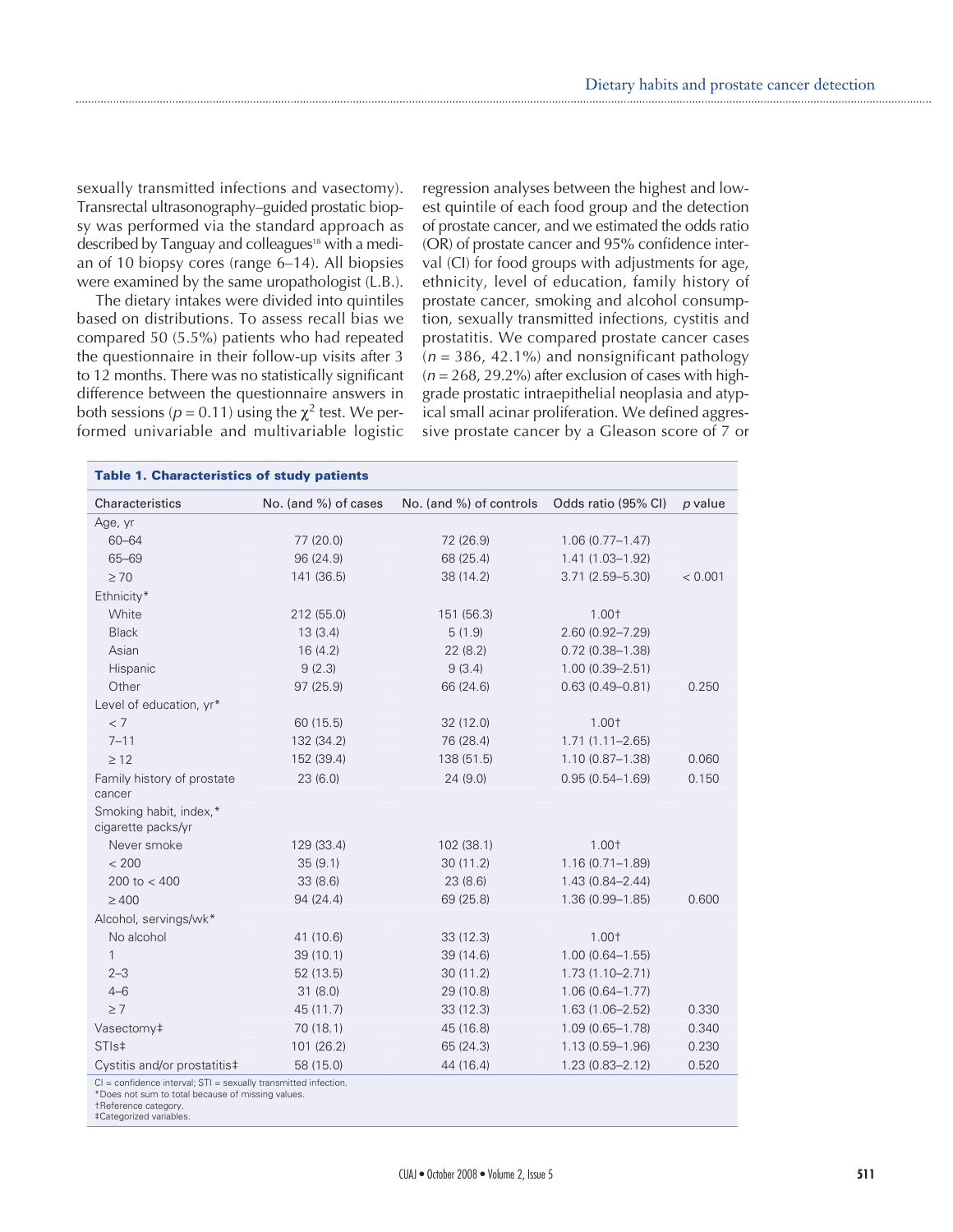|                                  |                 |                                                |                 | Table 2. Multivariable odds ratios of food groups and the risk of prostate cancer* |                 | Quintilest                                 |                                   |                                            |                                  |                                            |         |
|----------------------------------|-----------------|------------------------------------------------|-----------------|------------------------------------------------------------------------------------|-----------------|--------------------------------------------|-----------------------------------|--------------------------------------------|----------------------------------|--------------------------------------------|---------|
|                                  |                 |                                                |                 | $\sim$                                                                             |                 | 3                                          |                                   | 4                                          |                                  | 5                                          |         |
| Food                             | Servings/<br>wk | cancer, OR <sub>‡</sub><br>prostate<br>Risk of | Servings/<br>š  | Risk of prostate<br>OR (95% CI)<br>cancer,                                         | Servings/<br>wk | Risk of prostate<br>OR (95% CI)<br>cancer, | Servings/<br>$\breve{\mathbf{v}}$ | Risk of prostate<br>OR (95% CI)<br>cancer, | Servings/<br>š                   | Risk of prostate<br>OR (95% CI)<br>cancer, | p value |
| Dairy products                   |                 | 1,00                                           | 4               | $.44(0.99 - 2.18)$                                                                 | ဖ               | $.26(0.94 - 2.21)$                         |                                   | 1.35 (0.84-1.91)                           | $\frac{4}{2}$                    | $1.21(0.74 - 2.01)$                        | 0.240   |
| Red meat, ham,<br>sausages       |                 |                                                | $\mathbf{\sim}$ | .55 (0.85-1.69)                                                                    | 4               | $1.97(0.74 - 2.73)$                        | 5                                 | 2.31 (1.32-2.46)                           | $\frac{4}{2}$                    | $2.91(1.55 - 4.87)$                        | 0.027   |
| Chicken                          |                 |                                                |                 | $0.89(0.52 - 1.48)$                                                                |                 | $1.02(0.56 - 1.84)$                        |                                   | $1.26(0.58 - 2.75)$                        | $\frac{4}{2}$                    | $0.67(0.28 - 1.53)$                        | 0.340   |
| Fish                             |                 |                                                |                 | $1.23(0.67 - 1.45)$                                                                | ∞               | $0.97(0.95 - 1.56)$                        |                                   | $0.77(0.26 - 0.91)$                        | $\stackrel{\triangleleft}{\geq}$ | $0.54(0.32 - 0.89)$                        | 0.017   |
| Bread, pasta,<br>rice, maize     |                 | S                                              |                 | 1.70 (0.86-3.66)                                                                   | 6               | 1.81 (0.84-3.86)                           |                                   | $1.67(0.91 - 3.05)$                        | $\frac{4}{2}$                    | 2.22 (0.87-5.66)                           | 0.090   |
| Potatoes                         |                 |                                                |                 | $1.09(0.60 - 1.98)$                                                                | $\infty$        | $0.65(0.34 - 1.25)$                        |                                   | $0.63(0.30 - 1.31)$                        | $\frac{4}{2}$                    | $0.57(031 - 1.08)$                         | 0.080   |
| vegetables<br>Any green          |                 | $\frac{8}{10}$                                 |                 | $1.29(0.63 - 2.60)$                                                                | ဖ               | $1.66(0.81 - 3.40)$                        |                                   | $1.82(0.87 - 3.82)$                        | $\frac{4}{2}$                    | $1.60(0.56 - 4.57)$                        | 0.370   |
| Tomatoes (e.g.,<br>fresh, sauce) |                 | $\frac{100}{100}$                              | 4               | $0.95(0.56 - 1.63)$                                                                | ဖ               | $0.72(0.39 - 1.32)$                        | $\frac{1}{2}$                     | $1.08(0.54 - 2.16)$                        | $\frac{4}{2}$                    | $\frac{4}{2}$                              | 0.810   |
| beans, peas)<br>Pulses (e.g.,    |                 | $\frac{1}{2}$                                  |                 | $0.98(0.50 - 1.91)$                                                                | 5               | $1.20(0.59 - 2.43)$                        | $\frac{1}{2}$                     | $0.78(0.34 - 1.77)$                        | $\frac{4}{2}$                    | $\frac{4}{2}$                              | 0.550   |
| fresh, juices)<br>Fruits (e.g.,  |                 | $\frac{8}{10}$                                 |                 | $.59(0.98 - 2.57)$                                                                 | ဖ               | $1.15(0.72 - 1.83)$                        |                                   | $1.49(1.17-1.91)$                          | $\frac{1}{2}$                    | 1.03 (0.63-1.66)                           | 0.590   |
| Soy products                     |                 | $\overline{S}$                                 |                 | $1.22(0.60 - 2.53)$                                                                | $\frac{4}{2}$   | $0.98(0.45 - 2.14)$                        | $\frac{1}{2}$                     | $\frac{1}{2}$                              | $\frac{4}{2}$                    | $\frac{4}{2}$                              | 0.430   |
| Cakes, dessert,                  |                 | 00.1                                           |                 | $.34(0.92 - 1.97)$                                                                 | LO              | 1.41 (1.03-1.93)                           | $\frac{1}{2}$                     | $1.08(0.75 - 1.56)$                        | $\frac{4}{2}$                    | $\frac{1}{2}$                              | 0.470   |

\*Adjusted for age, ethnicity, level of education, family history of prostate cancer, smoking and alcohol consumption, sexually transmitted infections, cystitis and prostatitis. and prostatitis cystitis imitted ion, alcohol and smoking †Expressed as the upper cutoff point.

infections, consumpt ratio.<br>cancer, CI = confidence interval; NA = data is missing or unavailable; OR = odds ratio. ; OR = odds ray<br>of prostate c or unavailable; (<br>family history = data is missing or<br>level of education, fa interval; NA = data is n<br>ge, ethnicity, level of ed<br>the upper cutoff point. CI = confidence interval; N<br>\*Adjusted for age, ethnicity<br>†Expressed as the upper cu<br>#Reference category. ‡Reference category. greater, a serum PSA level of 10 µg/L or greater, or 3 or more malignant cores. All statistics were performed using Stata 9.2 (StataCorp).

## **Results**

The mean age was 64.5 (standard deviation [SD] 8.3) years, and the mean serum PSA level for prostate cancer and benign cases was 13.4 (SD 28.2) µg/L and 7.3 (SD 4.9) µg/L, respectively. Table 1 demonstrates the baseline characteristics of both cases and controls with regard to age, ethnicity, level of education, family history of prostate cancer for father or brothers, smoking, alcohol consumption, history of vasectomy, sexually transmitted infections, cystitis and prostatitis. Both groups were similar except for statistically significant differences in the age between cases and controls (OR 3.71, 95% CI 2.59–5.30,  $p < 0.001$ ). The rate of cancer appeared to be higher in African patients and lower in Asian patients but the difference was statistically insignificant.

Multivariable analysis of food groups as shown in Table 2 revealed that a meat diet (e.g., red meat, ham, sausages) was associated with a higher risk of prostate cancer (OR 2.91, 95% CI 1.55–4.87,  $p = 0.027$  and a fish diet was associated with less prostate cancer (OR 0.54, 95% CI 0.32–0.89,  $p = 0.017$ ) after adjustment with suspected confounders (e.g., age, ethnicity, family history of prostate cancer).

As regards the factors of aggressive tumours, none of the food groups were found to be associated with a higher Gleason score, a higher serum PSA level or a higher number of cancer cores in our cohort as shown in Table 3.

# **Discussion**

In our study we examined the possible association of different dietary habits with prostate cancer detection. A statistically significant associated risk of prostate cancer was found with a meat-containing diet (OR 2.91) and a fish diet was found to be associated with less prostate cancer (OR 0.54). In our cohort there were 35% and 18% of cases present in the fourth and fifth quintiles of meat diet, respectively, and 25% and 14% of controls were present in the fourth and fifth quintiles, respectively. On the other

ice cream

ice cream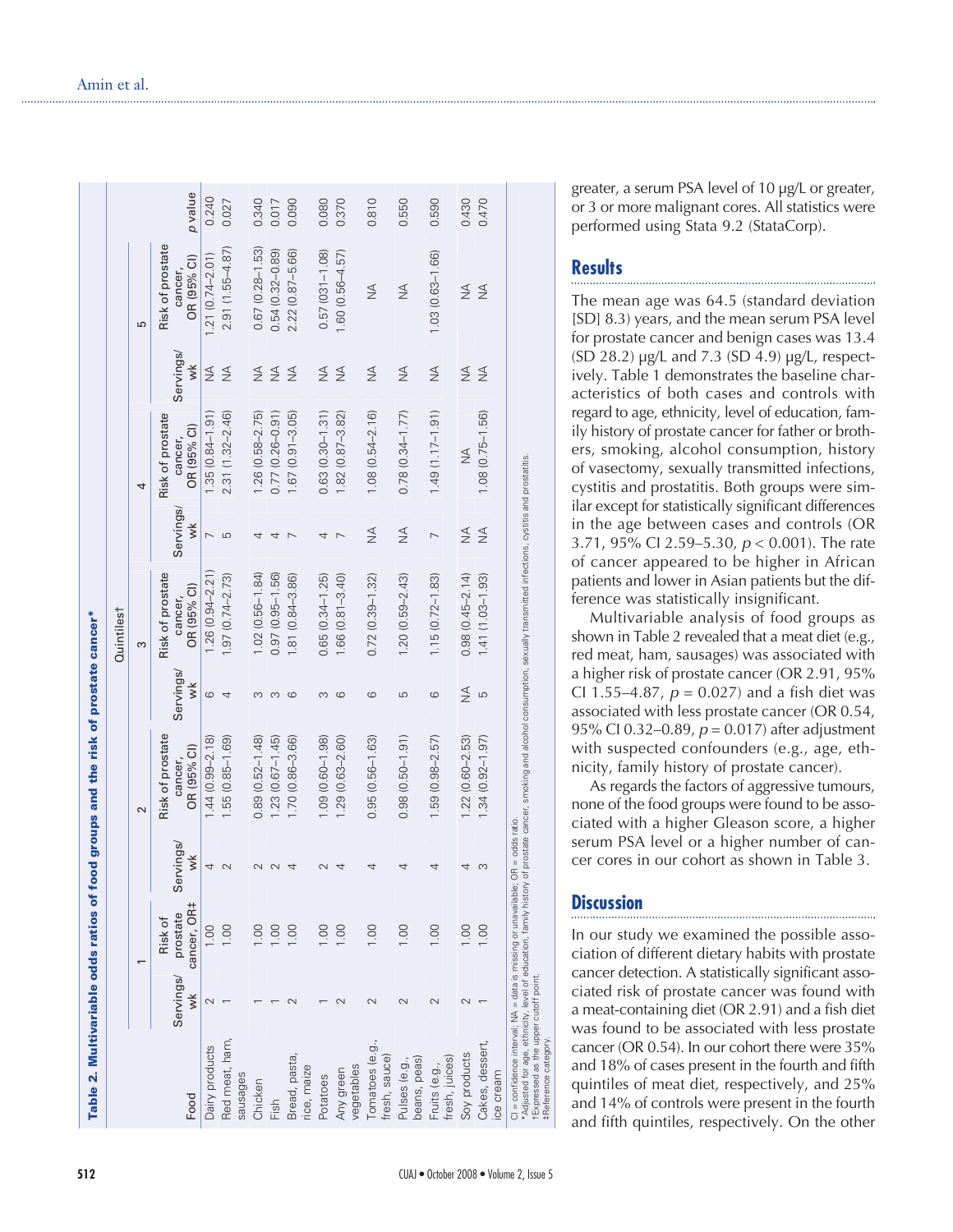hand, 11% and 8% of cases were present in the fourth and fifth quintiles of fish diet, respectively, and 14% and 10.5% of controls were present in the fourth and fifth quintiles, respectively. The fourth and fifth quintiles of meat diet presented 5 and greater than 5 servings per week, respectively, and the fourth and fifth quintiles of fish diet presented 4 and greater than 4 servings per week, respectively. The relationship between prostate cancer development and either total meat and fish or the specific fatty acids as marine omega-3 polyunsaturated fatty acids and omega-6 polyunsaturated fatty acids present in animal sources, was studied in several epidemiological and experimental studies.19,20 In vivo and in vitro studies suggest that omega-3 polyunsaturated fatty acids may protect against prostate cancer, whereas omega-6 polyunsaturated fatty acids stimulate malignant cell growth.21–23 Those studies may explain our observations of the protective effect of a high intake of fish and the positive association between a high intake of different types of meat and prostate cancer detection.

Although there exists some evidence of the pro-

tective effect of tomatoes and green vegetables against prostate cancer, $13$  we did not find any statistically significant association between those types of food with prostate cancer. Stram and coauthors<sup>14</sup> performed a large multiethnic study on the effect of fruits, vegetables and micronutrients and the incidence of prostate cancer and, surprisingly, they also did not find any significant association. In our cohort we observed an association between potatoes and low rates of cancer, and bread, pasta, rice and maize trended toward an association with a higher rate of cancer. Although these associations approached statistical significance ( $p = 0.08$  and  $p = 0.09$ , respectively) it is possible that significance could be achieved with a greater number of patients. In addition, since the main component of both food groups is starch, it is possible that the apparently protective effect of potatoes is due to other associated dietary habits.

With respect to aggressive prostate cancer we examined the association of the same dietary habits with a high Gleason score  $(\geq 7)$ , higher number of cancer cores  $(≥ 3)$  or higher serum PSA level  $(≥ 10)$ . These criteria were chosen as they are commonly

|                                  | Quintiles*; odds ratio (95% confidence interval) |                     |         |                                                     |                     |         |                                                      |                     |           |
|----------------------------------|--------------------------------------------------|---------------------|---------|-----------------------------------------------------|---------------------|---------|------------------------------------------------------|---------------------|-----------|
|                                  | Gleason score $\geq$ 7;<br>$n = 188, 48.70\%$    |                     |         | No. of cancer cores $\geq$ 3;<br>$n = 235, 60.88\%$ |                     |         | Serum PSA level $\geq$ 10 µg/L;<br>$n = 84, 21.76\%$ |                     |           |
| Food                             | Q1 <sub>†</sub>                                  | Q <sub>5</sub>      | p value | Q1 <sub>†</sub>                                     | Q <sub>5</sub>      | p value | Q1 <sub>†</sub>                                      | Q <sub>5</sub>      | $p$ value |
| Dairy products                   | $\mathbf{1}$                                     | $1.16(0.68 - 1.97)$ | 0.58    |                                                     | $0.93(0.54 - 1.60)$ | 0.81    | $\mathbf{1}$                                         | $0.76(0.43 - 1.35)$ | 0.35      |
| Red meat, ham,<br>sausages       | 1                                                | $1.09(0.65 - 2.45)$ | 0.47    |                                                     | $0.77(0.44 - 1.36)$ | 0.37    |                                                      | $0.97(0.54 - 1.76)$ | 0.94      |
| Chicken                          | 1                                                | $1.04(0.59 - 1.84)$ | 0.59    |                                                     | $0.96(0.54 - 1.72)$ | 0.90    |                                                      | $1.05(0.54 - 2.04)$ | 0.87      |
| Fish                             | $\mathbf{1}$                                     | $1.44(0.68 - 3.03)$ | 0.33    | 1                                                   | $1.04(0.65 - 1.33)$ | 0.12    | 1                                                    | $0.91(0.39 - 2.15)$ | 0.84      |
| Bread, pasta, rice,<br>maize     | $\mathbf{1}$                                     | $0.92(0.55 - 1.53)$ | 0.76    | 1                                                   | $1.06(0.63 - 1.78)$ | 0.80    | $\mathbf{1}$                                         | $0.80(0.46 - 1.39)$ | 0.43      |
| Potatoes                         | $\mathbf{1}$                                     | $1.17(0.63 - 2.15)$ | 0.61    |                                                     | $1.11(0.60 - 2.05)$ | 0.60    |                                                      | $1.49(0.75 - 2.94)$ | 0.24      |
| Any green vegetables             | $\mathbf{1}$                                     | $0.89(0.65 - 2.14)$ | 0.27    |                                                     | $1.09(0.69 - 2.25)$ | 0.46    |                                                      | $1.20(0.62 - 2.32)$ | 0.58      |
| Tomatoes (e.g.,<br>fresh, sauce) | 1                                                | $1.27(0.72 - 2.23)$ | 0.39    |                                                     | $1.16(0.66 - 2.02)$ | 0.60    | 1                                                    | $1.25(0.66 - 2.39)$ | 0.48      |
| Pulses (e.g., beans,<br>peas)    | 1                                                | 1.86 (0.86-3.99)    | 0.11    |                                                     | $2.89(0.98 - 8.16)$ | 0.06    | $\mathbf{1}$                                         | $1.42(0.61 - 3.41)$ | 0.39      |
| Fruits (e.g., fresh,<br>juices)  | $\mathbf{1}$                                     | $1.55(0.91 - 2.62)$ | 0.10    |                                                     | $1.28(0.76 - 2.17)$ | 0.34    | $\mathbf{1}$                                         | $1.09(0.93 - 3.78)$ | 0.09      |
| Soy products                     | $\mathbf{1}$                                     | $1.03(0.88 - 1.21)$ | 0.66    |                                                     | $0.90(0.65 - 1.98)$ | 0.23    |                                                      | $1.13(0.76 - 1.89)$ | 0.11      |
| Cakes, desserts, ice<br>cream    | $\mathbf{1}$                                     | $0.95(0.55 - 1.62)$ | 0.86    | $\mathbf{1}$                                        | $0.70(0.41 - 1.22)$ | 0.22    | $\mathbf{1}$                                         | 1.78 (0.93-3.39)    | 0.08      |
| PSA = prostate-specific antigen. |                                                  |                     |         |                                                     |                     |         |                                                      |                     |           |

**Table 3. Multivariable odds ratios of food groups and the incidence of aggressive prostate cancer** 

PSA = prostate-specific antigen. \*Expressed as the lowest and highest quintiles.

†Reference category.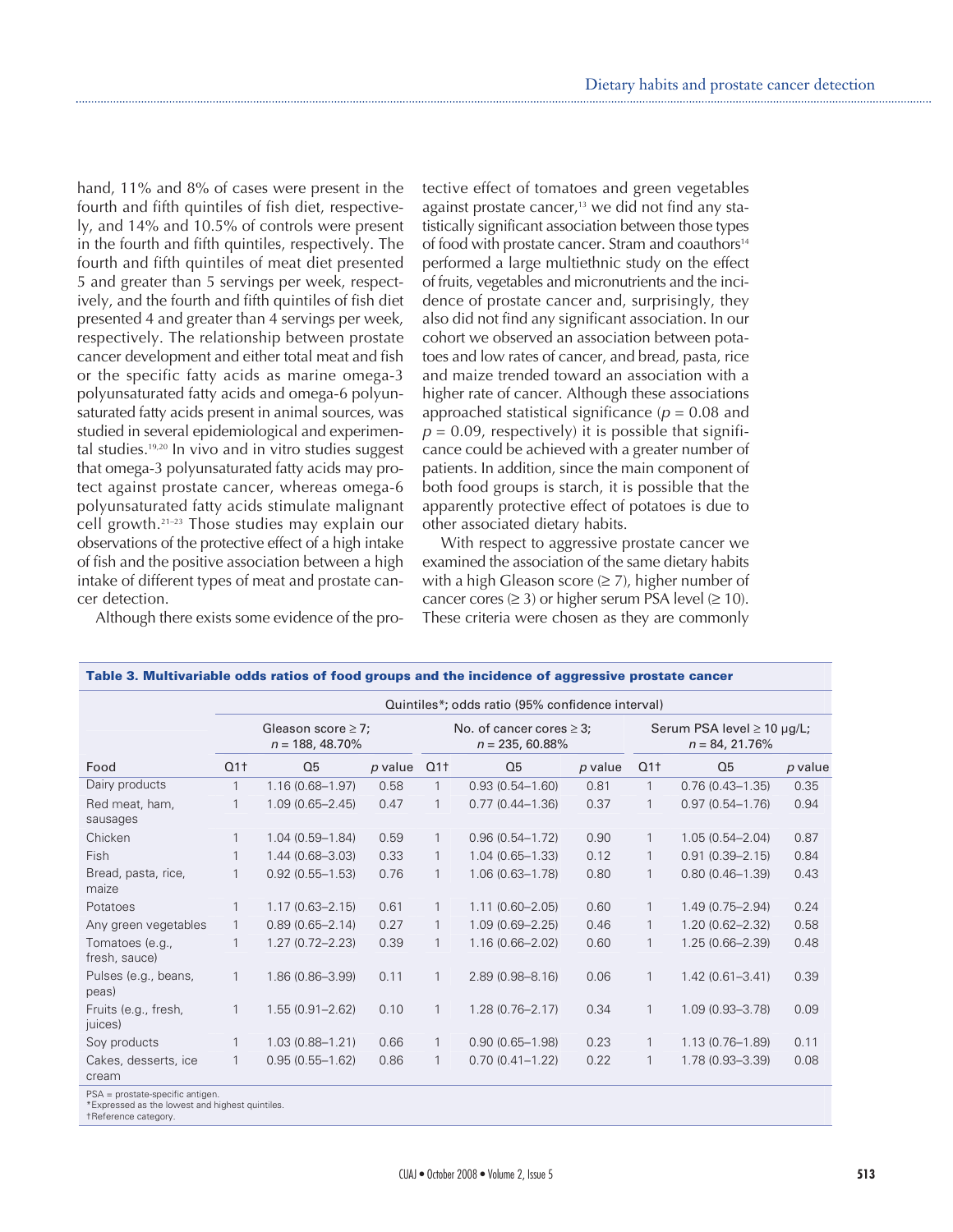used in the clinic to differentiate low-risk from higher risk cancers. Although there was a statistically insignificant association between a high intake of pulses and a high Gleason score and a higher number of cancer cores ( $p = 0.11$  and  $p =$ 0.06, respectively), we did not find any statistically significant association between dietary habits and aggressive prostate cancer. It is possible that bias due to biopsy sampling limitations in the identification of aggressive cancer is another reason we did not find significant relationships.

Case–control studies are considered susceptible to information bias more than cohort studies are $24$ since cases may be more careful than controls in searching their memory and may infer from known or suspected causes of their disease. To avoid this bias we asked all patients to answer the questionnaire before they received the results of their biopsies. In addition, there are several methods to assess dietary habits. Since developed in the 1950s, selfadministered food frequency questionnaires have been considered appropriate methods for dietary assessment in nutritional epidemiology studies since they measure average long-term habitual dietary intake.25 Self-administered food frequency questionnaires have been validated in many studies compared with 24-hour recalls, food diaries or records of varying length, as well as biomarkers or calculating total energy intake and comparing it with energy expenditure.<sup>26–30</sup> We assessed our questionnaire for variability by asking some patients to answer it again after a variable period of time and we observed no significant difference.

The weaknesses of our study include the short and incomplete nature of the food frequency questionnaire without home confirmation, as well as the fact that the study population comprised men at high risk of prostate cancer who were referred to the centre for biopsy. As such, this study may not apply to the general population.

### **Conclusion**

Fish-containing diets appear to be protective against prostate cancer, and meat diets are associated with a 3-fold increased risk of prostate cancer detection. None of the dietary groups were found to be associated with aggressive prostate cancer on biopsy. These observations add to the growing body of evidence suggesting a relationship between diet and prostate cancer risk.

From the Division of Urology, Department of Surgery, McGill University Health Centre, Montréal, Que.

This article has been peer reviewed.

Competing interests: None declared.

Correspondence: Dr. Armen Aprikian, Division of Urology, McGill University, Montreal General Hospital, L8-309, 1650 Cedar Ave., Montréal QC H3G 1A4; armen.aprikian@muhc.mcgill.ca

#### **References**

- 1. Parkin D, Muir C, Whelan W, et al. Cancer incidence in five countries. Lyon (FR): International Agency for Research on Cancer; 1992.
- 2. American Cancer Society. Cancer facts and figures, 2003. Atlanta: The Society; 2003.
- 3. Parkin DM, Whelan SL, Ferlay J, et al. Cancer incidence in five countries, vol VII. Lyon (FR): IARC Scientific Publications; 1997.
- 4. Hsieh LJ, Carter H, Landis P, et al. Association of energy intake with prostate cancer in a long-term aging study: Baltimore Longitudinal Study of Aging (United States). Urology 2003;61:297-301.
- 5. Whittemore AS, Kolonel LN, Wu AH, et al. Prostate cancer in relation to diet, physical activity, and body size in blacks, whites, and Asians in the United States and Canada. J Natl Cancer Inst 1995;87:652-61.
- 6. Giovannucci E, Rimm EB, Colditz G, et al. A prospective study of dietary fat and risk of prostate cancer. J Natl Cancer Inst 1993;85:1571-9.
- 7. Le Marchand L, Kolonel LN, Wilkens LR, et al. Animal fat consumption and prostate cancer: a prospective study in Hawaii. Epidemiology 1994;5:276-82.
- 8. Chan JM, Giovannucci EL. Dairy products, calcium, and vitamin D and risk of prostate cancer. Epidemiol Rev 2001;23:87-92.
- 9. Chan JM, Stampfer MJ, Ma J, et al. Dairy products, calcium, and prostate cancer risk in the Physicians' Health Study. Am J Clin Nutr 2001;74:549-54.
- 10. Kolonel LN. Fat, meat, and prostate cancer. Epidemiol Rev 2001;23:72-81.
- 11. Giovannucci E, Rimm EB, Liu Y, et al. A prospective study of tomato products, lycopene, and prostate cancer risk. J Natl Cancer Inst 2002;94:391-8.
- 12. Kolonel LN, Hankin J, Whittemore A, et al. Vegetables, fruits, legumes and prostate cancer: a multiethnic case–control study. Cancer Epidemiol Biomarkers Prev 2000;9: 795-804.
- 13. Schuurman AG, Goldbohm R, Dorant E, et al. Vegetable and fruit consumption and prostate cancer risk: a cohort study in The Netherlands. Cancer Epidemiol Biomarkers Prev 1998;7:673-80.
- 14. Stram DO, Hankin JH, Wilkens LR, et al. Prostate cancer incidence and intake of fruits, vegetables and related micronutrients: the multiethnic cohort study\* (United States). Cancer Causes Control 2006;17:1193-207.
- 15. Augustsson K, Michaud D, Rimm E, et al. A prospective study of intake of fish and marine fatty acids and prostate cancer. Cancer Epidemiol Biomarkers Prev 2003;12:64-7.
- 16. Terry PD, Rohan T, Wolk A. Intakes of fish and marine fatty acids and the risks of cancers of the breast and prostate and of other hormone-related cancers: a review of the epidemiologic evidence. Am J Clin Nutr 2003;77:532-43.
- 17. Schuurman AG, van den Brandt P, Dorant E, et al. Animal products, calcium and protein and prostate cancer risk in The Netherlands Cohort Study. Br J Cancer 1999;80:1107-13.
- Tanguay S, Begin LR, Elhilali MM, et al. Comparative evaluation of total PSA, free/total PSA, and complexed PSA in prostate cancer detection. Urology 2002;59:261-5.
- 19. MacLean CH, Newberry SJ, Mojica WA, et al. Effects of omega-3 fatty acids on cancer risk: a systematic review. JAMA 2006;295:403-15.
- 20. Ritch CR, Wan RL, Stephens LB, et al. Dietary fatty acids correlate with prostate cancer biopsy grade and volume in Jamaican men. J Urol 2007;177:97-101.
- 21. Aronson WJ, Glaspy JA, Reddy ST, et al. Modulation of omega-3/omega-6 polyunsaturated ratios with dietary fish oils in men with prostate cancer. Urology 2001;58:283-8.
- 22. Pandian SS, Eremin OE, McClinton S, et al. Fatty acids and prostate cancer: current status and future challenges. J R Coll Surg Edinb 1999;44:352-61.